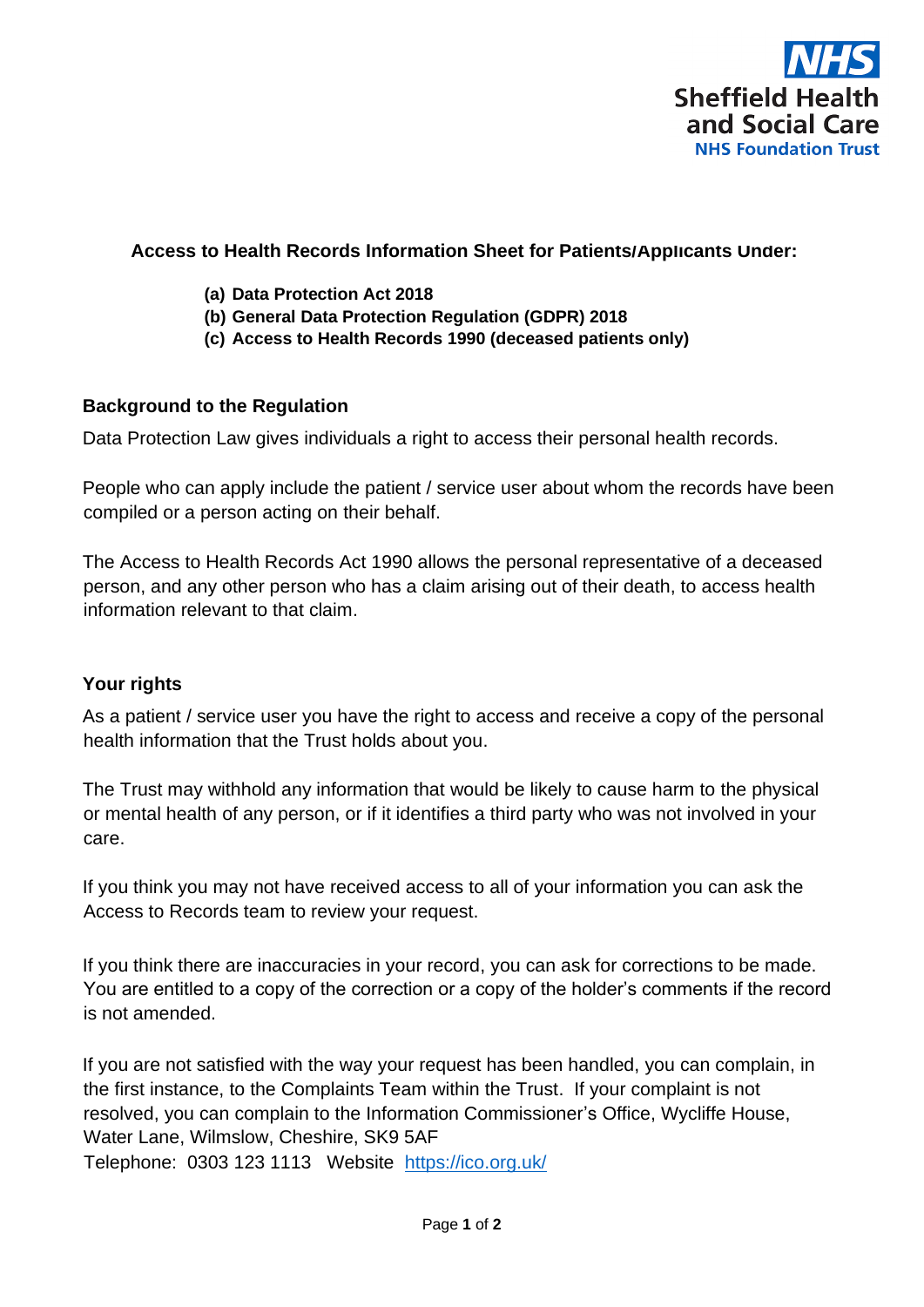# **Patient confidentiality**

You have a right to expect the Trust to maintain the confidentiality of your information. This duty of confidentiality extends after a patient is deceased. The Trust is therefore obliged to be satisfied that the person requesting access to personal health information is either the patient or is otherwise entitled to have access to that patient's records. Along with their request, the applicant will have to provide proof of their identity. Where the applicant is not the patient, the applicant is also required to provide confirmation that they are entitled to access the information, for example, a letter of consent from the patient, power of attorney or, where the patient is deceased, proof that they are the patient's personal representative, for example, grant of probate or letters of administration. People with a claim against the estate of a deceased patient can gain access to information that is relevant to that claim.

## **How long will it take to provide me with a copy of my records?**

The Trust is required by law to review health information prior to disclosure. We endeavour to respond to requests within 30 days, but the UK General Data Protection Regulations allows the Trust up to three months to respond where records are complex and the Trust requires additional time to review, collate and supply the information.

Access to the records of deceased people should be provided within 40 days (or 21 days where information was recorded in the 40 days preceding the date of application).

### **How will I receive copies of the records?**

Records will be provided electronically via email in a password protected document. If you do not have access to a computer and requires paper copies, please let the Access to Records team know and we can post the records out or they can be collected in person.

### **Further information**

If you require further information about accessing your health records you can contact the Access to Records team on 0114 271 6345 or you can email [sct-ctr.accesstorecords@nhs.net](mailto:sct-ctr.accesstorecords@nhs.net)

Full details of the Data Protection Act 2018 and General Data Protection Regulation (GDPR) 2018 can be found at [www.informationcommissioner.gov.uk](http://www.informationcommissioner.gov.uk/)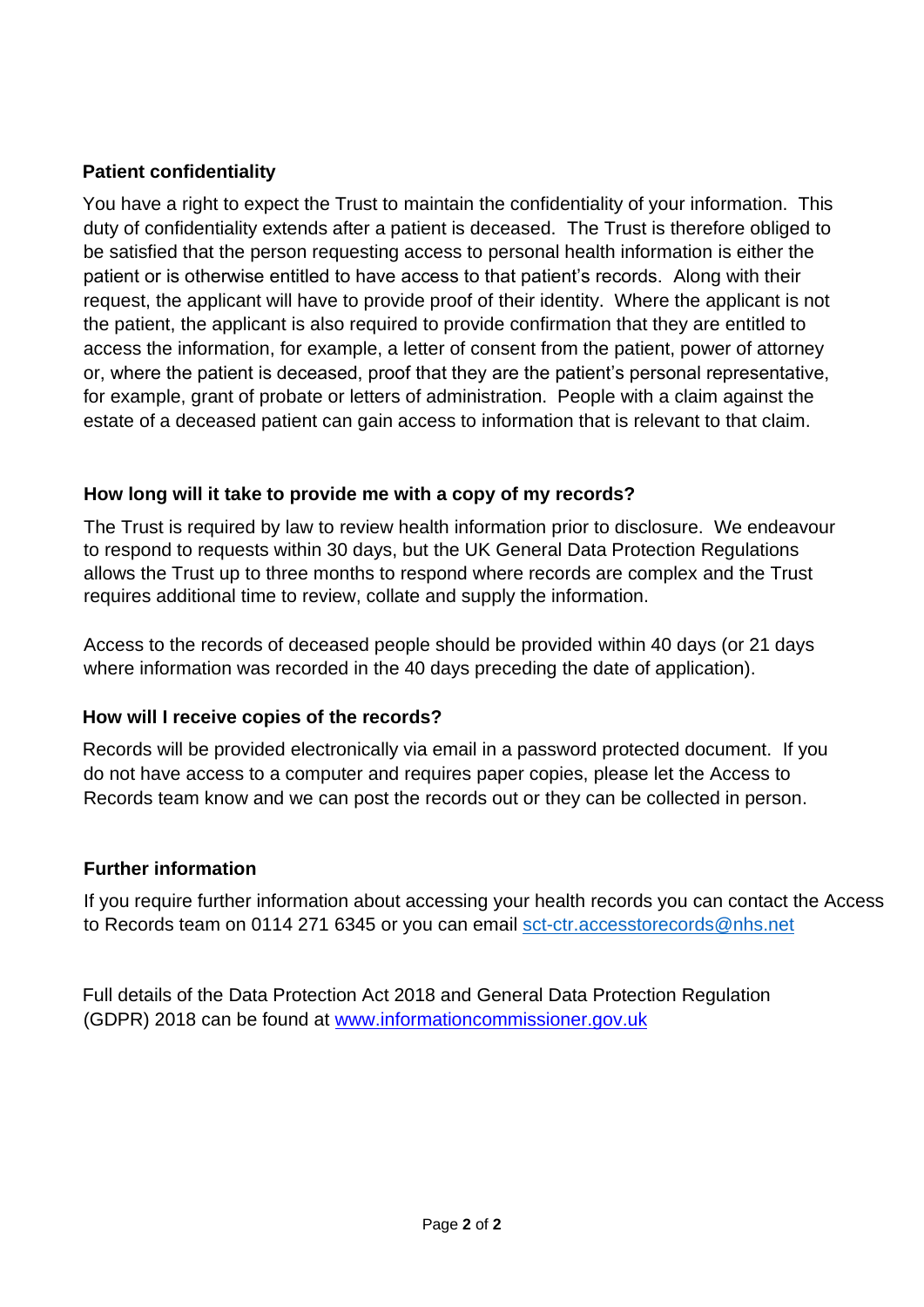

#### **Request for Access to Health Records Under**

- **(a) Data Protection Act 2018**
- **(b) General Data Protection Regulation (GDPR) 2018**
- **(c) Access to Health Records 1990 (deceased patients only)**

Please complete all parts in BLOCK CAPITALS and BLACK PEN and return to the address shown overleaf.

#### **Details of Health Records to be Accessed**

| <b>Patient</b> |  |  |  |
|----------------|--|--|--|
|                |  |  |  |
|                |  |  |  |
|                |  |  |  |
|                |  |  |  |
|                |  |  |  |
|                |  |  |  |
|                |  |  |  |
|                |  |  |  |
|                |  |  |  |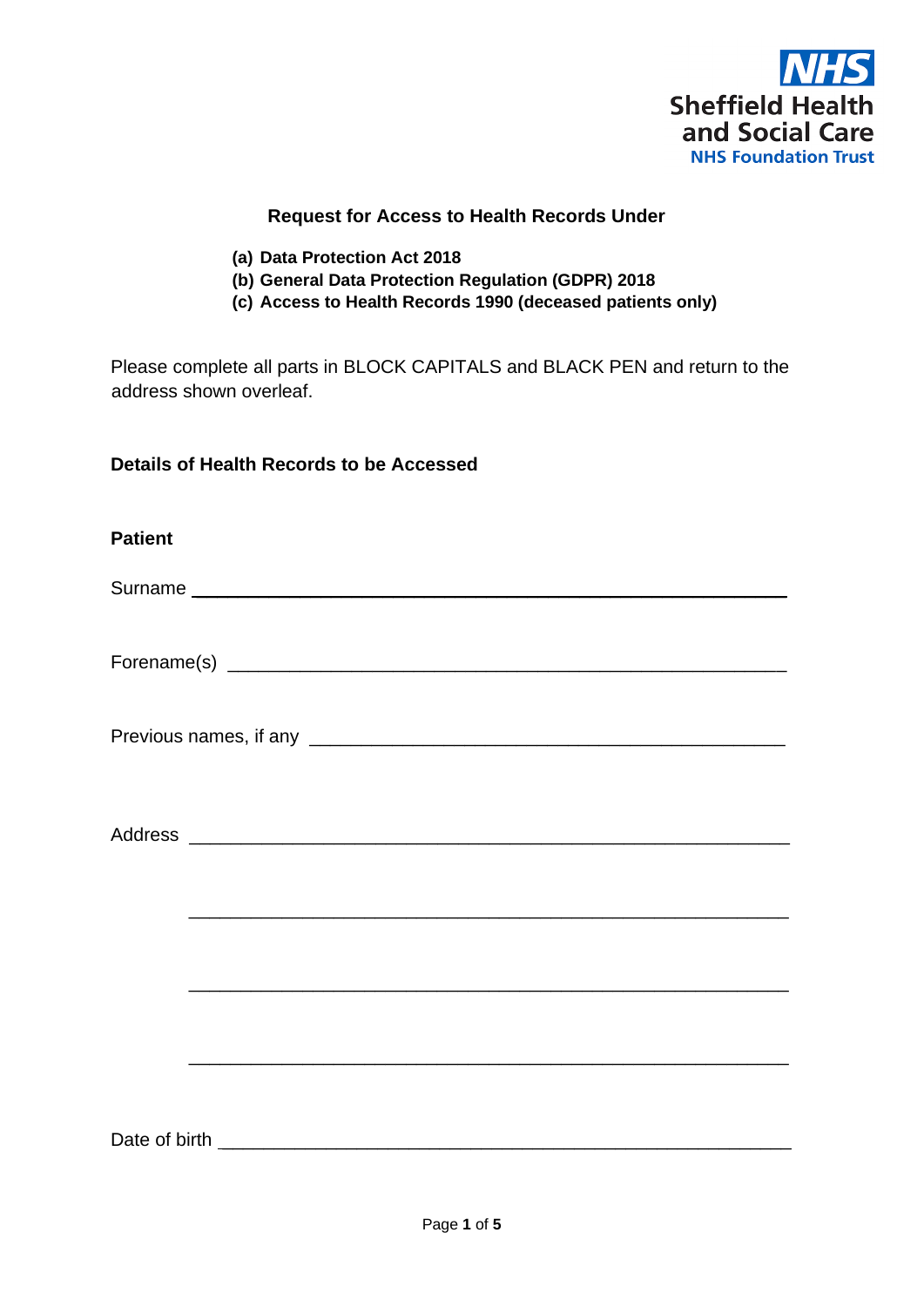If you are not requesting all of your health information, please specify which services you require your records from or which particular documents you require, for example, a letter of diagnosis, or the dates between which you require your health records. Please provide any information you think will assist us to locate your records.

\_\_\_\_\_\_\_\_\_\_\_\_\_\_\_\_\_\_\_\_\_\_\_\_\_\_\_\_\_\_\_\_\_\_\_\_\_\_\_\_\_\_\_\_\_\_\_\_\_\_\_\_\_\_\_\_\_\_\_\_\_\_\_\_\_

\_\_\_\_\_\_\_\_\_\_\_\_\_\_\_\_\_\_\_\_\_\_\_\_\_\_\_\_\_\_\_\_\_\_\_\_\_\_\_\_\_\_\_\_\_\_\_\_\_\_\_\_\_\_\_\_\_\_\_\_\_\_\_\_\_

\_\_\_\_\_\_\_\_\_\_\_\_\_\_\_\_\_\_\_\_\_\_\_\_\_\_\_\_\_\_\_\_\_\_\_\_\_\_\_\_\_\_\_\_\_\_\_\_\_\_\_\_\_\_\_\_\_\_\_\_\_\_\_\_\_

\_\_\_\_\_\_\_\_\_\_\_\_\_\_\_\_\_\_\_\_\_\_\_\_\_\_\_\_\_\_\_\_\_\_\_\_\_\_\_\_\_\_\_\_\_\_\_\_\_\_\_\_\_\_\_\_\_\_\_\_\_\_\_\_\_

|  | <b>Details of Applicant</b> |  |
|--|-----------------------------|--|
|--|-----------------------------|--|

(If different from above)

Forneame(s) \_\_\_\_\_\_\_\_\_\_\_\_\_\_\_\_\_\_\_\_\_\_\_\_\_\_\_\_\_\_\_\_\_\_\_\_\_\_\_\_\_\_\_\_\_\_\_\_\_\_\_\_\_\_

Address \_\_\_\_\_\_\_\_\_\_\_\_\_\_\_\_\_\_\_\_\_\_\_\_\_\_\_\_\_\_\_\_\_\_\_\_\_\_\_\_\_\_\_\_\_\_\_\_\_\_\_\_\_\_\_\_\_\_

\_\_\_\_\_\_\_\_\_\_\_\_\_\_\_\_\_\_\_\_\_\_\_\_\_\_\_\_\_\_\_\_\_\_\_\_\_\_\_\_\_\_\_\_\_\_\_\_\_\_\_\_\_\_\_\_\_\_

\_\_\_\_\_\_\_\_\_\_\_\_\_\_\_\_\_\_\_\_\_\_\_\_\_\_\_\_\_\_\_\_\_\_\_\_\_\_\_\_\_\_\_\_\_\_\_\_\_\_\_\_\_\_\_\_\_\_

\_\_\_\_\_\_\_\_\_\_\_\_\_\_\_\_\_\_\_\_\_\_\_\_\_\_\_\_\_\_\_\_\_\_\_\_\_\_\_\_\_\_\_\_\_\_\_\_\_\_\_\_\_\_\_\_\_\_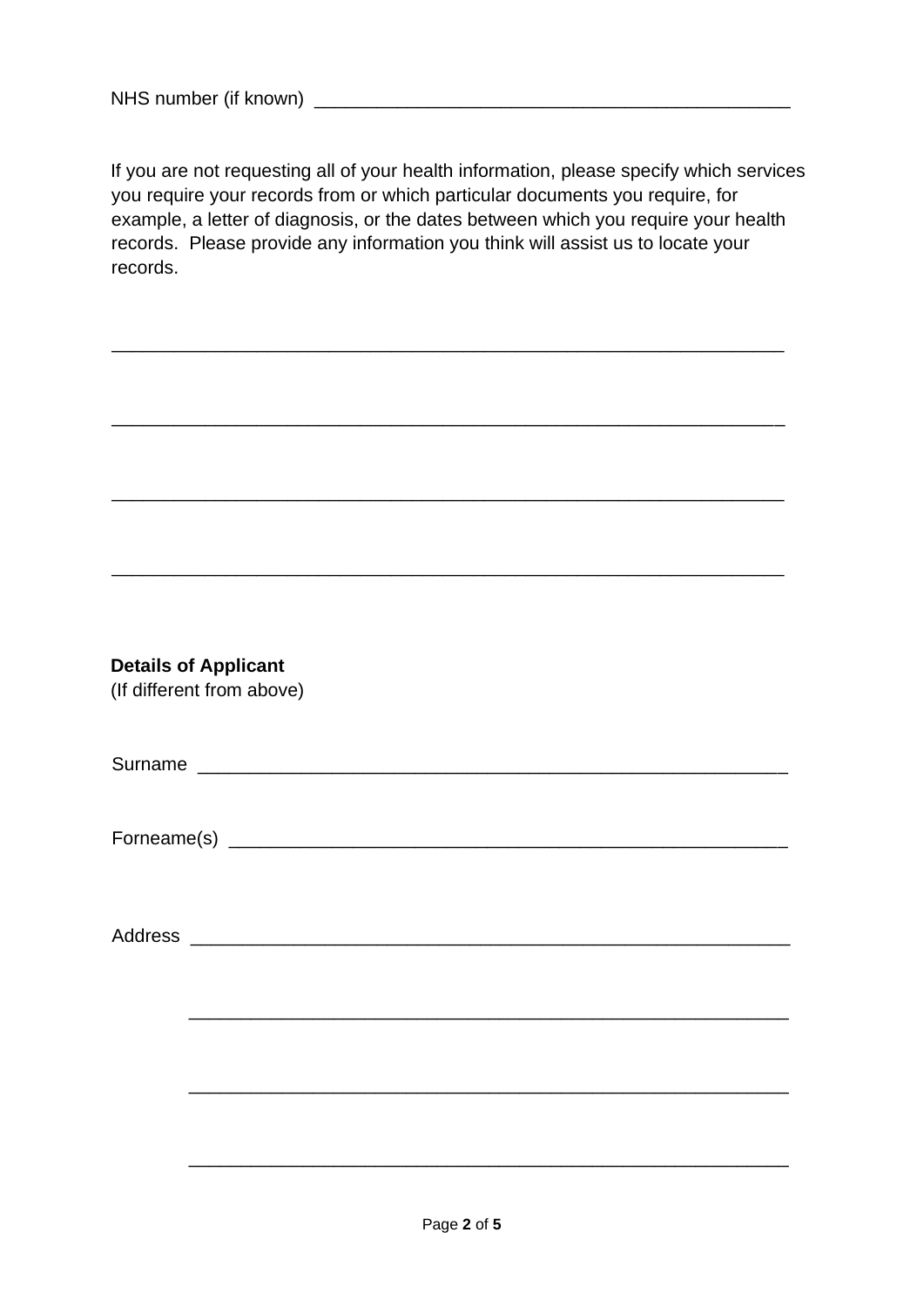### **Declaration**

I declare that the information given by me is correct to the best of my knowledge and that I am entitled to apply for access to the health records referred to above under the terms of the Data Protection Act 2018 and General Data Protection Regulation (GDPR) 2018 / Access to Health Records Act 1990 (deceased persons only).

### **Please indicate which of the below is applicable:**

- I am the patient
- I have been asked to act on behalf of the patient and attached his/her written authorisation (including an Independent Mental Capacity Advocate (IMCA))
- I have been appointed by the Court to manage the patient's affairs and attach proof of my appointment
- I am the deceased patient's personal representative and attach confirmation of my appointment
- I have a claim arising from the patient's death and wish to access information relevant to my claim

| Signed |  |
|--------|--|
|        |  |

Date \_\_\_\_\_\_\_\_\_\_\_\_\_\_\_\_\_\_\_\_\_\_\_\_\_\_\_\_\_\_\_\_\_\_\_\_\_\_\_\_\_\_\_\_\_\_\_\_\_\_\_\_\_\_\_\_\_\_\_\_\_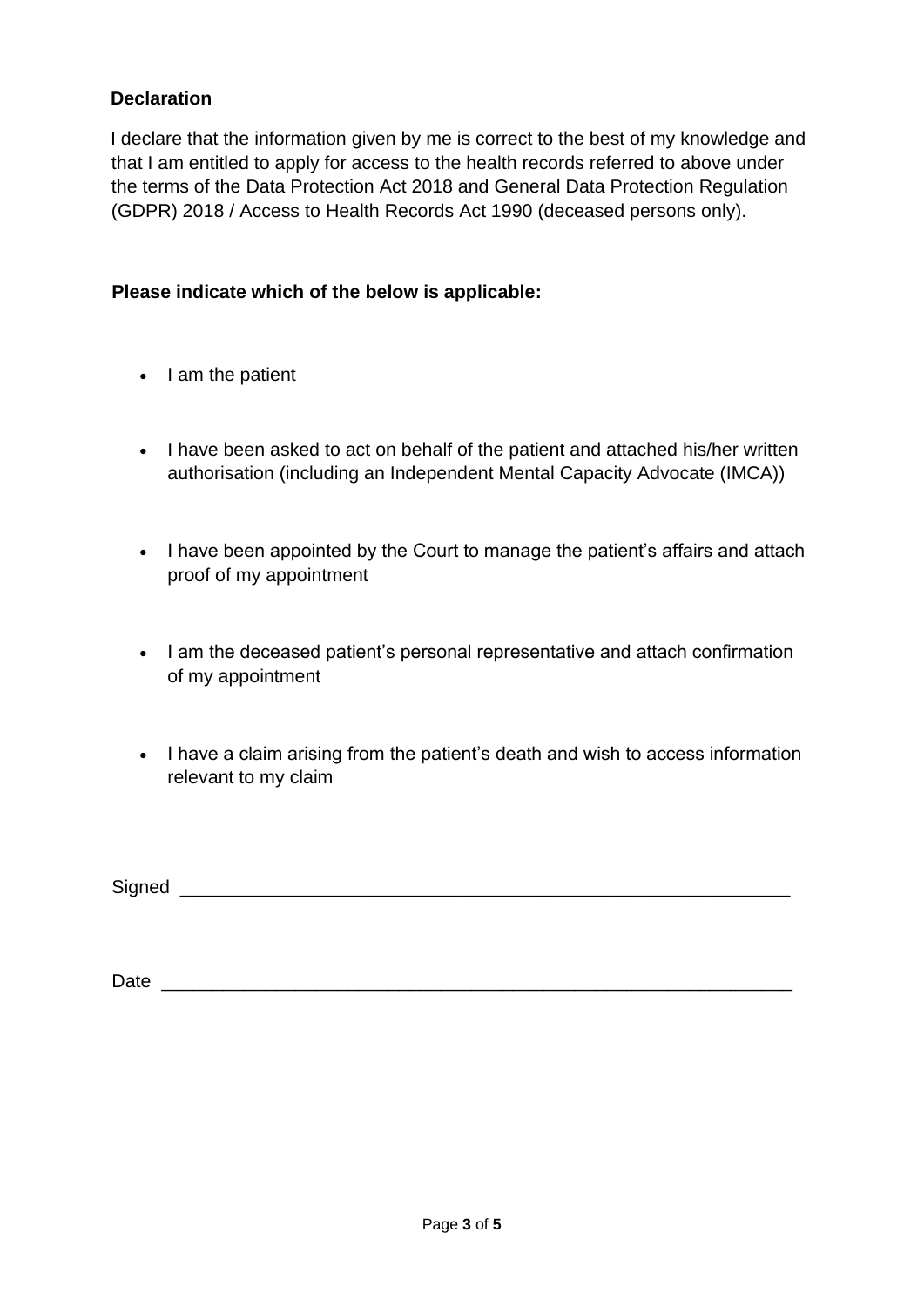## **Verification of Identity**

In order to confirm your identity, you will need to send us:

- A copy of **one** of the documents from the **proof of identity** list below
- A copy of **one** item from the **proof of address** list below

## **Please tick the appropriate box to indicate which document you have enclosed.**

| <b>Proof of identity</b>          | <b>Proof of address</b>                                                                |
|-----------------------------------|----------------------------------------------------------------------------------------|
|                                   |                                                                                        |
| Current passport                  | Utility bill (no more than 3 months old)                                               |
| Current photocard driving licence | Council tax bill for current year                                                      |
| <b>Current EU driving licence</b> | Current benefit book or card, or original                                              |
| <b>HM Forces ID card</b>          | notification from the Department of Work and<br>Pensions confirming rights to benefits |
|                                   | $\Box$ Recent bank statement (no more than 3                                           |
|                                   | months old. You can blank out sort codes and                                           |
|                                   | account numbers. If you wish you can also                                              |
|                                   | blank out financial numbers on the bank                                                |
|                                   | statement.                                                                             |
|                                   |                                                                                        |

If you are unable to provide one of these documents, please contact the Access to Records team at the Trust.